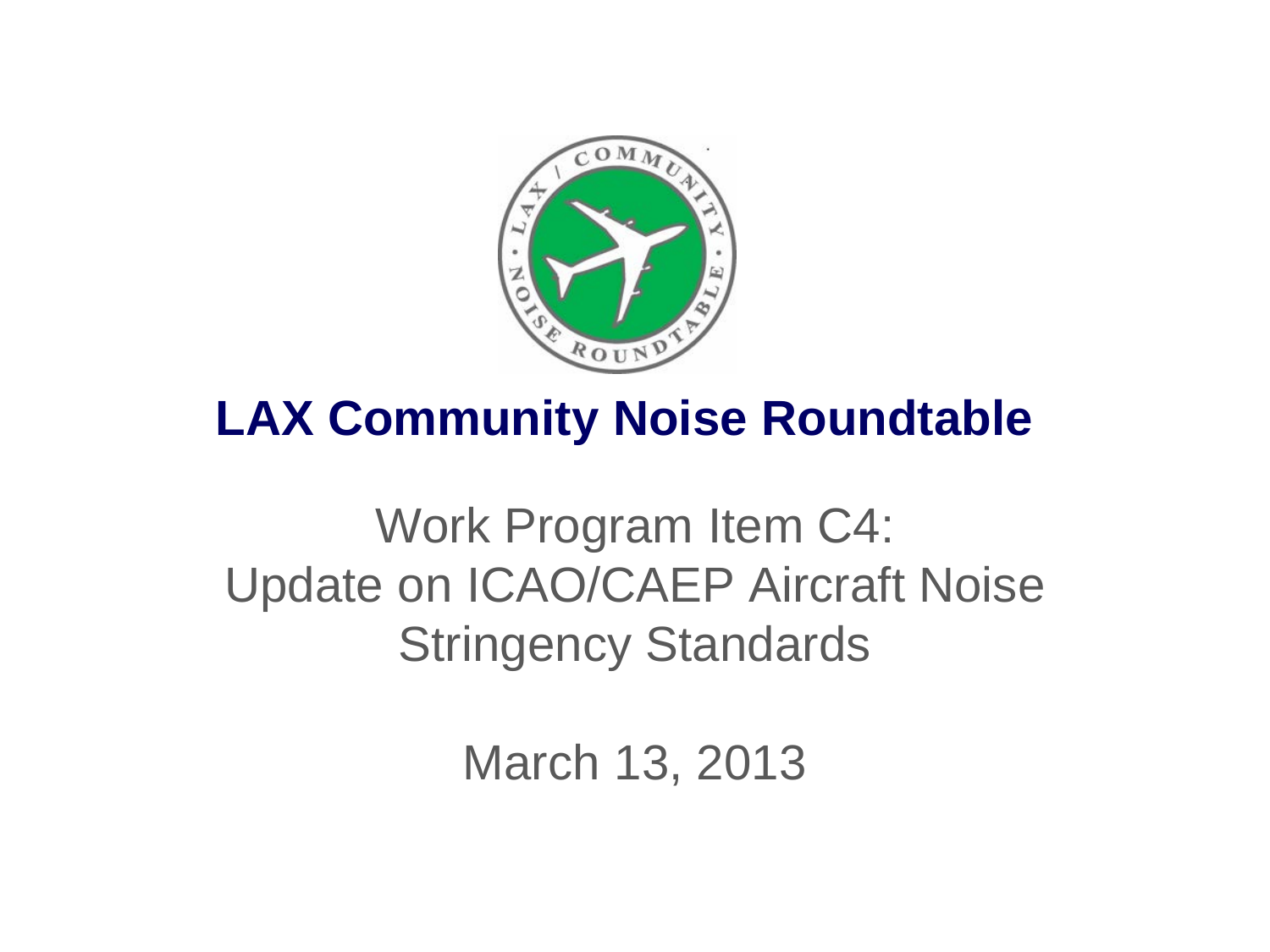

- **The International Civil Aviation Organization's (ICAO) Committee on Aviation Environmental Protection (CAEP) formally meets periodically (about every three years) to develop recommendations on aircraft environmental standards including aircraft noise**
- **CAEP's ninth formal meeting (CAEP 9) occurred in Montreal, February 4-15 2013**
- **Potential new aircraft noise certification standards were a focus of CAEP 9's discussions**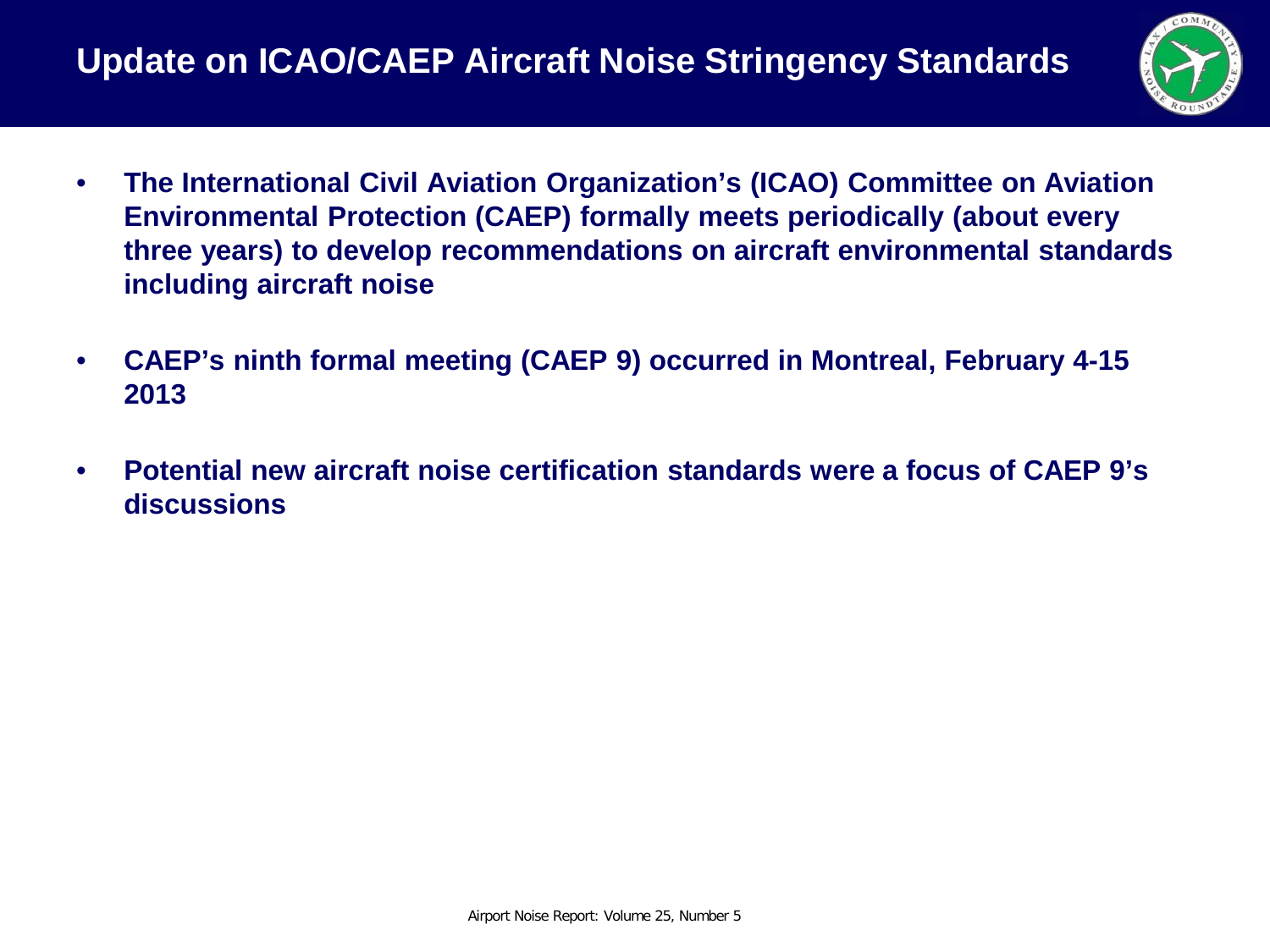

- **The current Chapter 4/Stage 4 aircraft noise standard recommended by CAEP 5 in 2001 became effective on January 1, 2006**
	- The gap between the recommendation and effective date allows aircraft and engine manufacturers time to implement the new technology required to meet the new standard
- **The airlines/aircraft manufacturers were advocating for Chapter 4 standards minus 5 EPNdB (Effective Perceived Noise Level in Decibels)** 
	- Concerned that more stringent requirements could be technically difficult to achieve, and
	- Could undermine the market for some aircraft currently in production
- **Airports, through ACI World, were advocating for Chapter 4 standards minus 9 EPNdB**
	- Believed that a less stringent requirement could allow for backsliding below some of the current models being produced
	- Need to push for high noise stringency levels as aircraft operations continue to increase and airports need to expand to accommodate future growth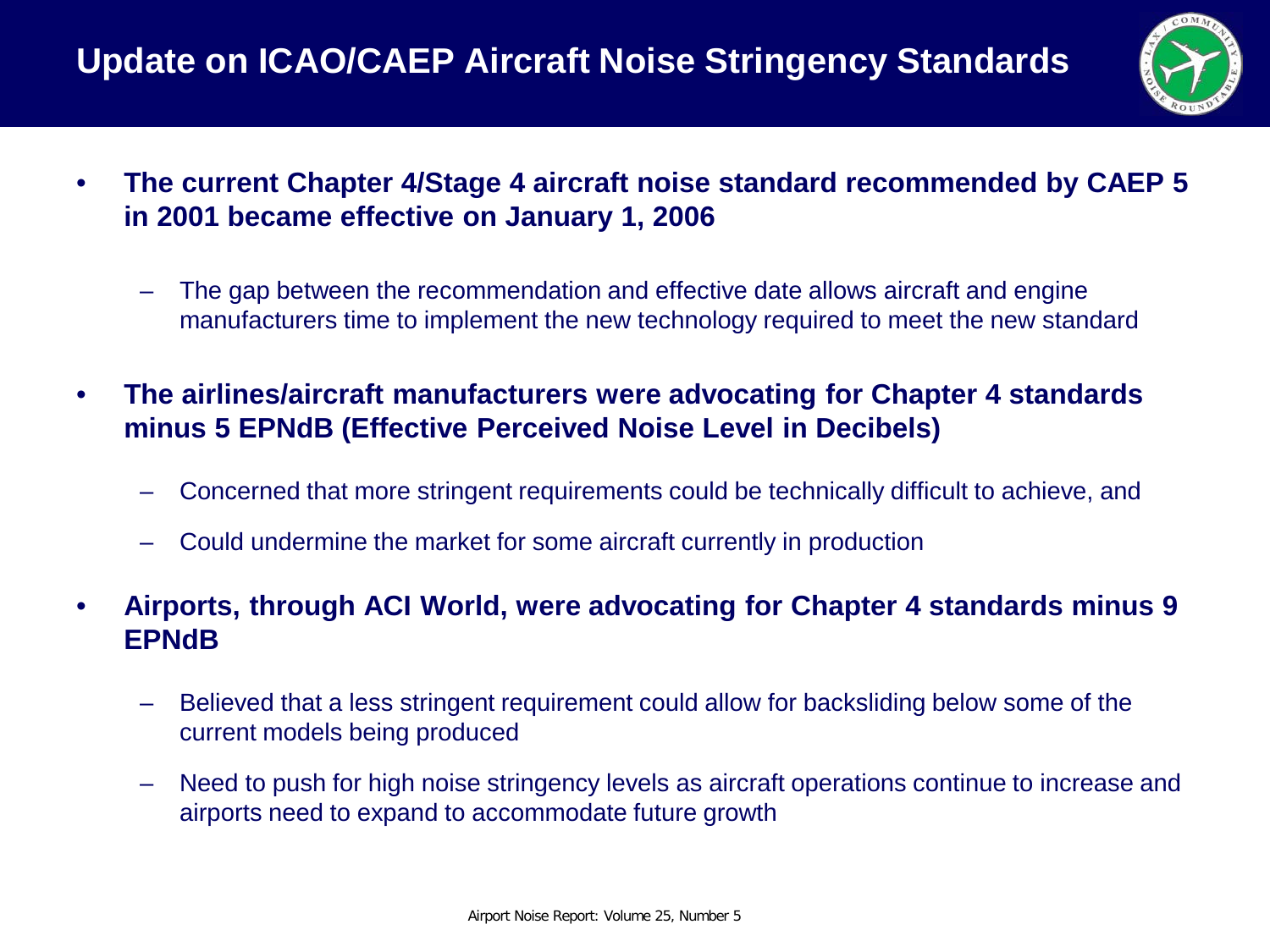## **Update on ICAO/CAEP Aircraft Noise Stringency Standards**